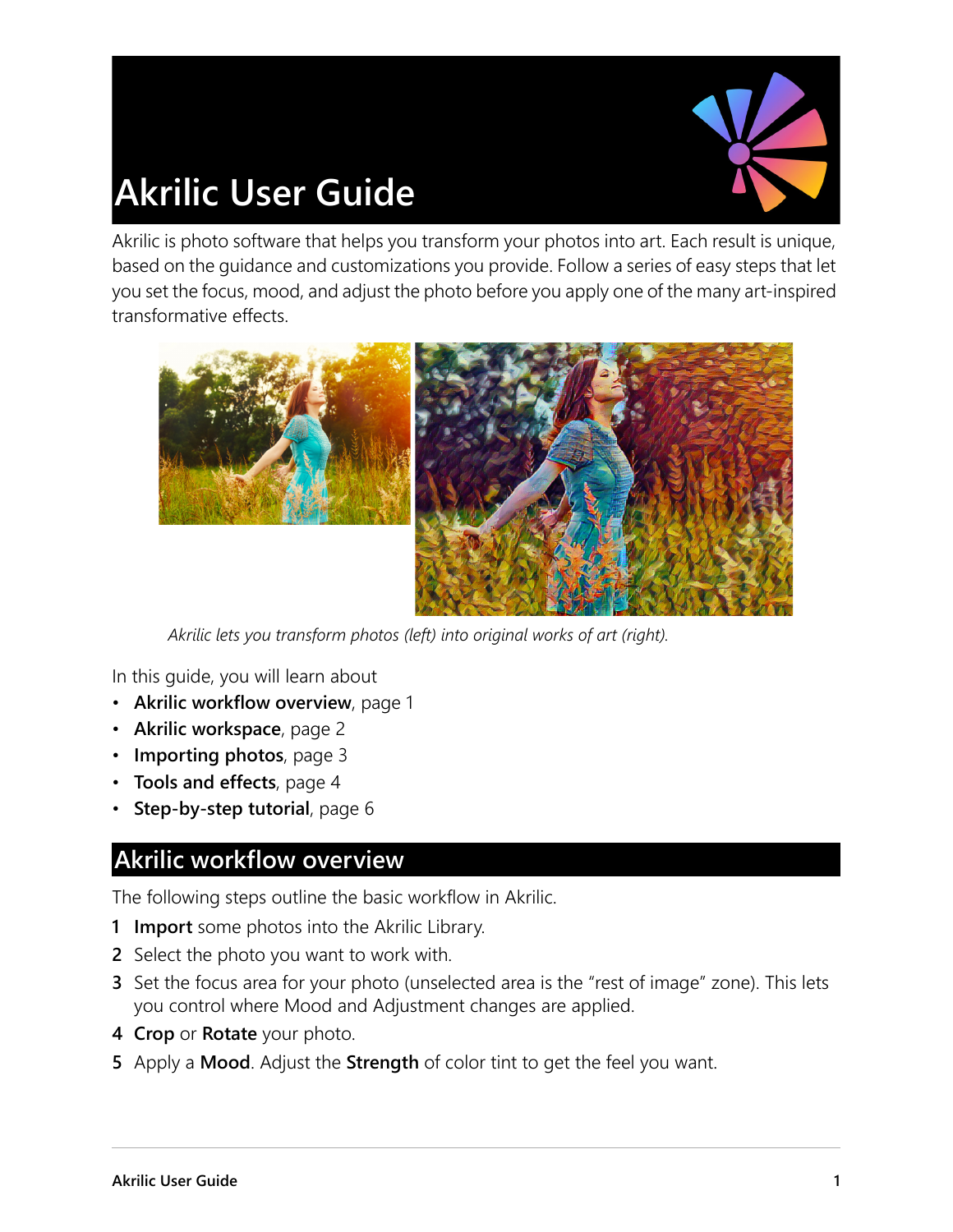- **6** Apply an **Adjustment**. Add one or more adjustment effects to the entire image or to specified zones to soften focus, saturate colors, adjust contrast, and more.
- **7** Apply an **Art Style** or **Photo Style**.
- **8** Save your artwork!

# <span id="page-1-0"></span>**Akrilic workspace**

The Akrilic workspace consists of a **Library** and the main **Edit** workspace that changes as you follow the workflow.



*The Library: You can click the Import Images thumbnail to import photos. After you import the photos, choose the photo you want to use. A blue outline appears around the photo that you select. You can then click the Get Started arrow (circled) to move on to the next step.*

The **Edit** workspace changes as you follow the workflow. Some key elements to look for include:

- **Corner palettes**: Hovering over an icon or thumbnail in the bottom corners reveals a set of tools or set of thumbnails that let you modify your photo.
- **Info button:** The info button lets you display infotips about the current step.
- **Next arrow** and **Back arrow**: Lets you go to the next step or return to a previous step.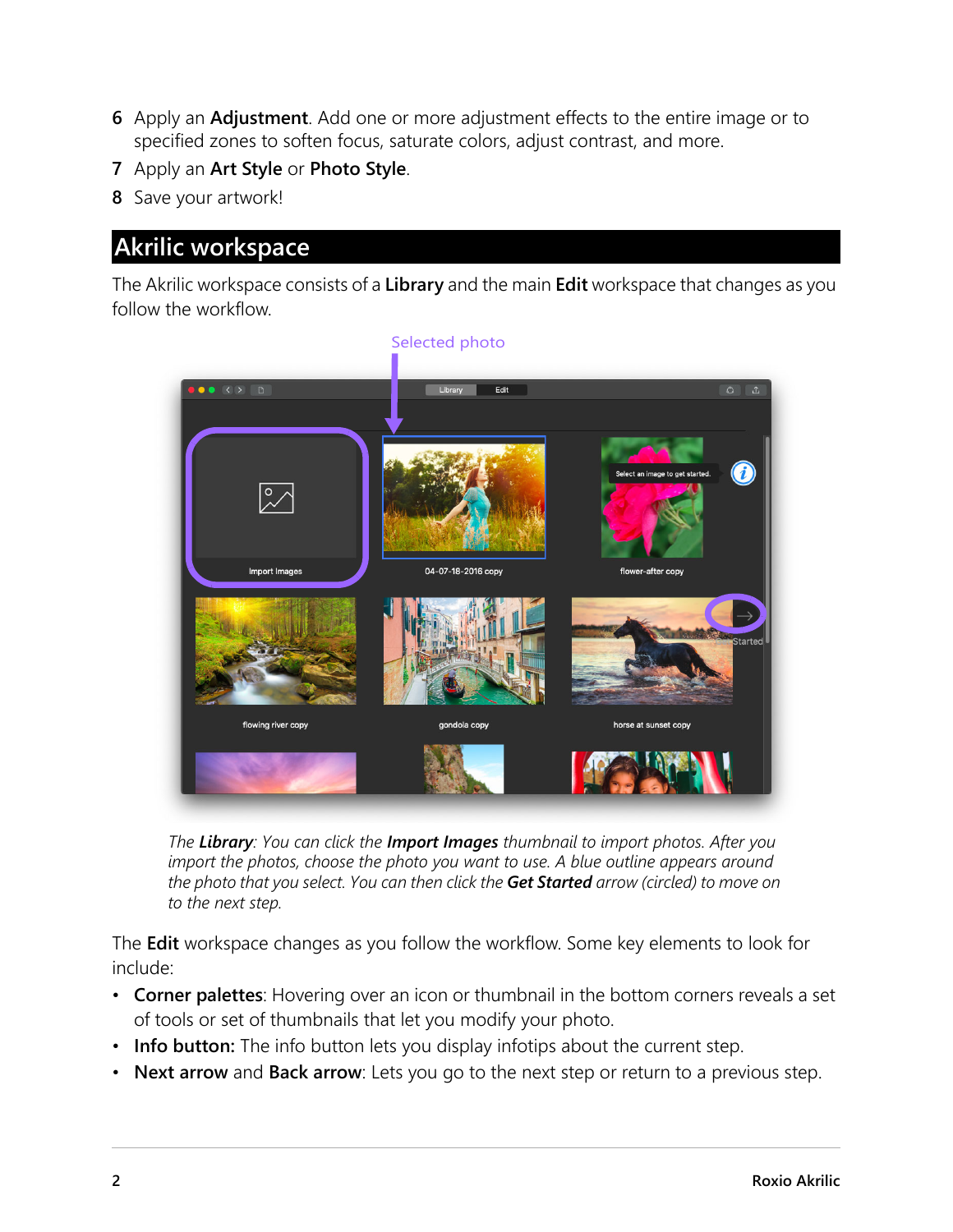

*Edit: The Edit workspace changes as you follow the workflow*

# <span id="page-2-0"></span>**Importing photos**

You can import the following image formats into your Akrilic **Library**:

- JPEG
- PNG
- TIFF

#### **To import photos**

- **1** Open the Akrilic app, and click the **Library** button at the top of the application window.
- **2** In the **Library**, click the **Import Images** thumbnail, and navigate to the photos that you want to import.

The supported images are added to the **Library**.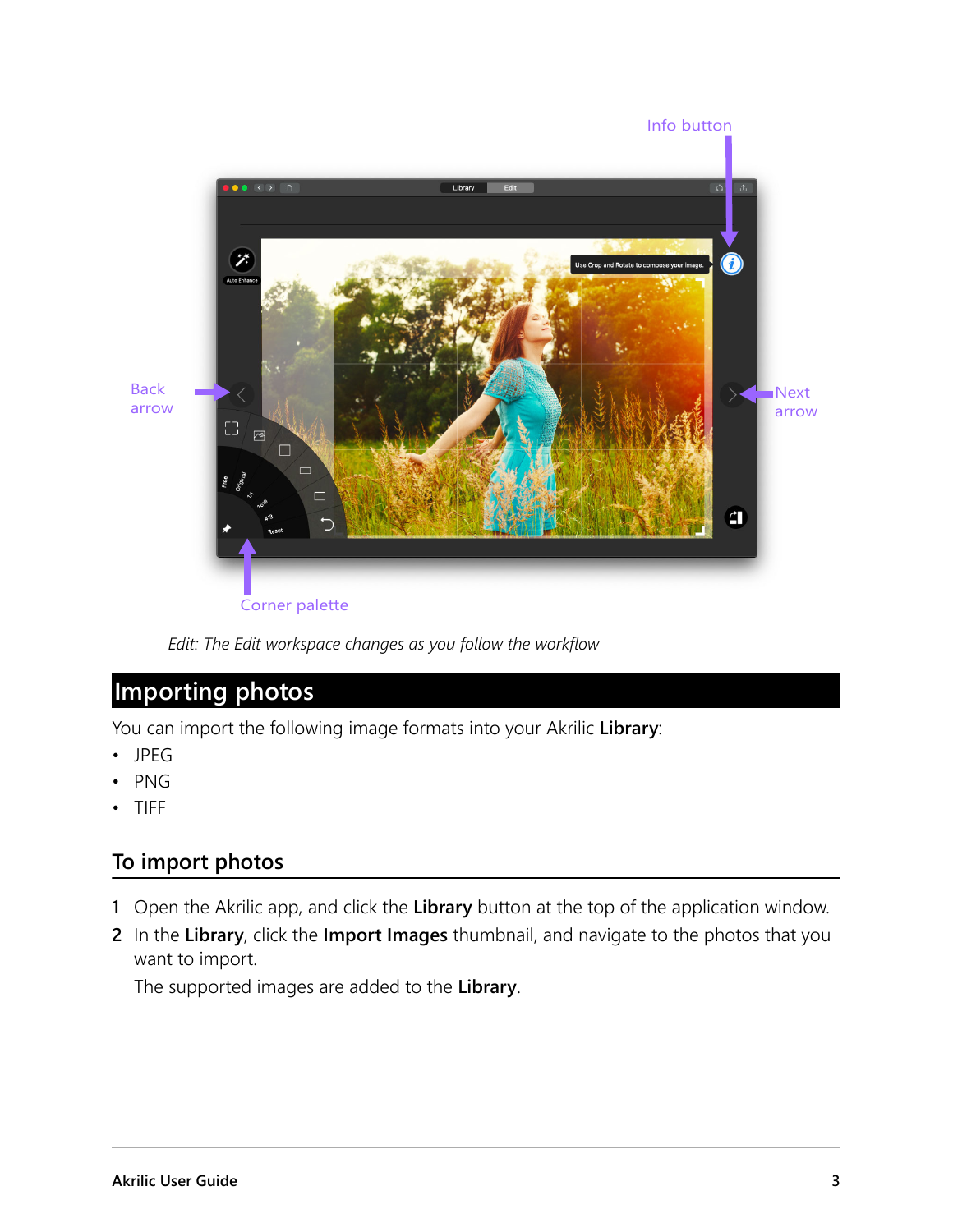# <span id="page-3-0"></span>**Tools and effects**

Akrilic lets you use the following tools and effects to create your artwork. The tools and effects are available only for the corresponding step in the workflow. Use the **Next** and **Back** arrows to access any page in the workflow.

## **Selection**

Selection tools let you create zones: focus area, and rest of image. By default, **Smart Selection** is active (when you hover over the image, a blue overlay indicates the zone detected). A light colored overlay appears over unselected areas; selected areas display with no overlay. You can use any of the following selection tools from the corner palette:

- **Smart Selection**: Auto-detects zones as you hover over the image (blue overlay). Click to select the detected zone.
- **Selection Brush**: Lets you select zones manually by dragging over the image. Use the **Brush Size** slider to adjust the brush.
- **Eraser Tool**: Lets you remove areas from a selection by dragging over the image. Use the **Brush Size** slider to adjust the eraser size.
- **Invert Selection**: Let you invert the selected (area of focus) and unselected areas (rest of image).
- **Clear Selection**: Removes all selections.
- **Zoom** tools: The zoom slider lets you zoom in or out of the image for more precise selection. To pan, hold Spacebar while dragging on the image.

# **Crop and Rotate**

You can improve your composition by cropping and rotating the image. In addition, you can access an **Auto Enhance** feature to improve the look of your photo.

- **Crop**: Accessed from the lower-left corner palette, you can choose between **Free**, **Original**, **1:1**, **16:9**, and **4:3** crop ratios. Use **Reset** to undo cropping. On the image, drag a crop handle to set the crop size and position.
- **Rotate**: By default, you can free rotate the photo by dragging in the area outside the image (the cursor displays curved double-arrows). In addition, the lower-right corner palette lets you choose between **Rotate Left** (90 degrees) and **Rotate Right** (90 degrees). Use **Reset** to undo rotation.

### **Mood**

Mood effects let you apply a color tint for your image to change the look and feel of the image. In addition, some effects also sharpen or blur the image.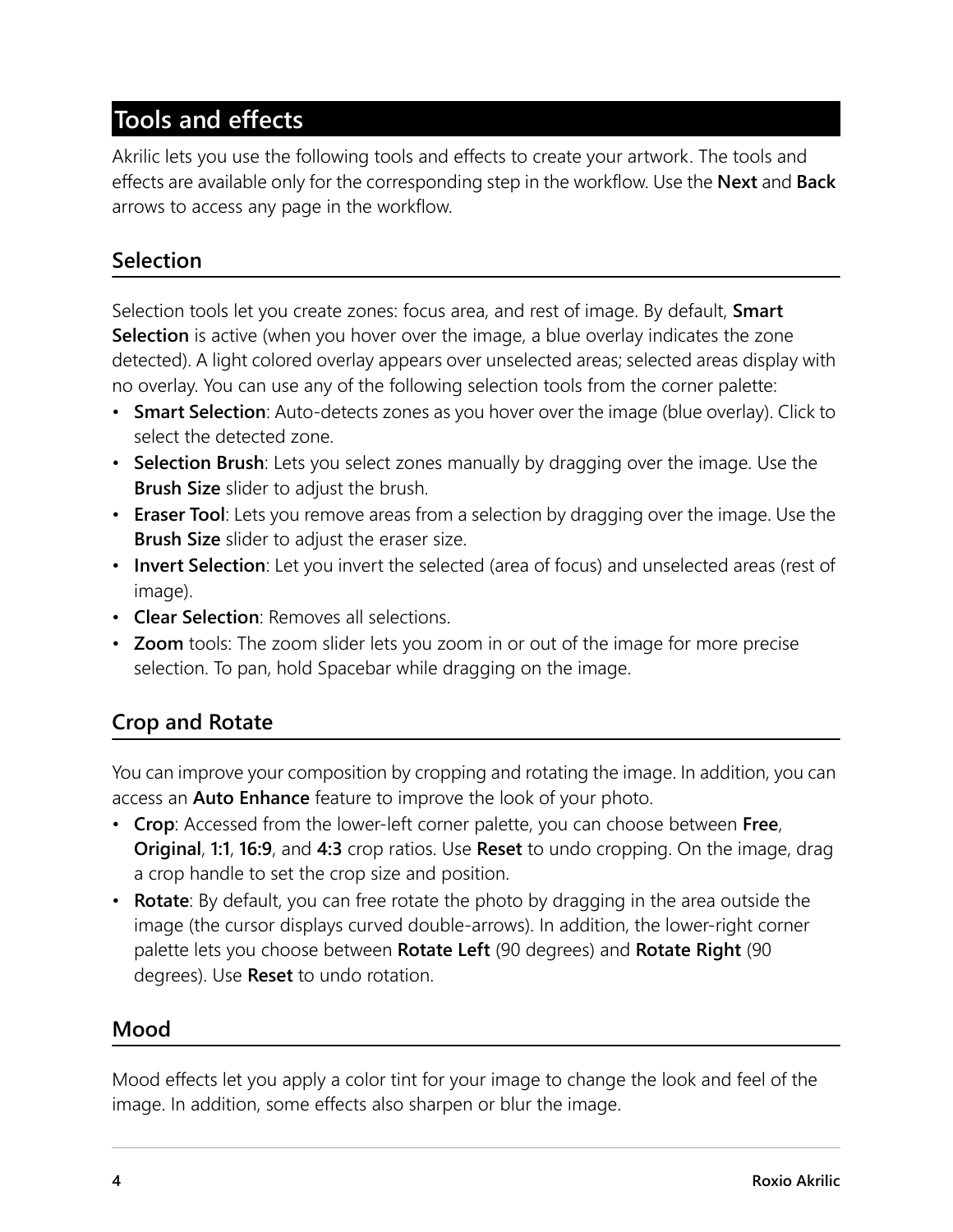- **Mood** thumbnails: Click a thumbnail from the left corner palette to apply a color tint effect.
- **Strength**: Adjusts the intensity of the effect.
- **Apply to focus area**: Applies the effect to the selected area
- **Apply to rest of image**: Applies the effect to the unselected area
- **Apply to image**: Applies the effect to the entire image.
- **Clear**: Removes the effect.

#### **Adjustments**

Adjustment effects let you modify your image in a variety of ways. For example, you can apply a blur to areas, lighten or darken areas to get a subtle vignette effect, increase color saturation, contrast, and more.

#### **Layering adjustments**

You can layer adjustments. When you **Add** an adjustment, it is added to the **Active Adjustments** list. The list lets you see what is applied and where it is applied (zones). By hovering over an item in the list, you can access a slider that lets you modify the strength of the effect. You can also remove an adjustment by clicking the Trash can icon in the list.



*The blue icons in the Active Adjustments indicate where the adjustment is applied. In the example, Colorful is applied to the entire image, Focus is applied to the selection, and Unfocus is applied to the unselected "rest of image" zone.*

- **Adjustments**: Click a thumbnail from the left corner palette to apply the corresponding effect.
- **Strength**: Adjusts the amount of the adjustment.
- **Apply to focus area**: Applies the effect to the selected area
- **Apply to rest of image**: Applies the effect to the unselected area
- **Apply to image**: Applies the effect to the entire image.
- **Add:** Commits the effect and adds it to the **Active Adjustments** list in the lower right corner. **Note**: If you don't click **Add**, the effect(s) are in preview mode only (not saved).
- **Clear All**: Removes all adjustments. To clear one effect, in the **Active Adjustments** list, click the trash can icon for the effect.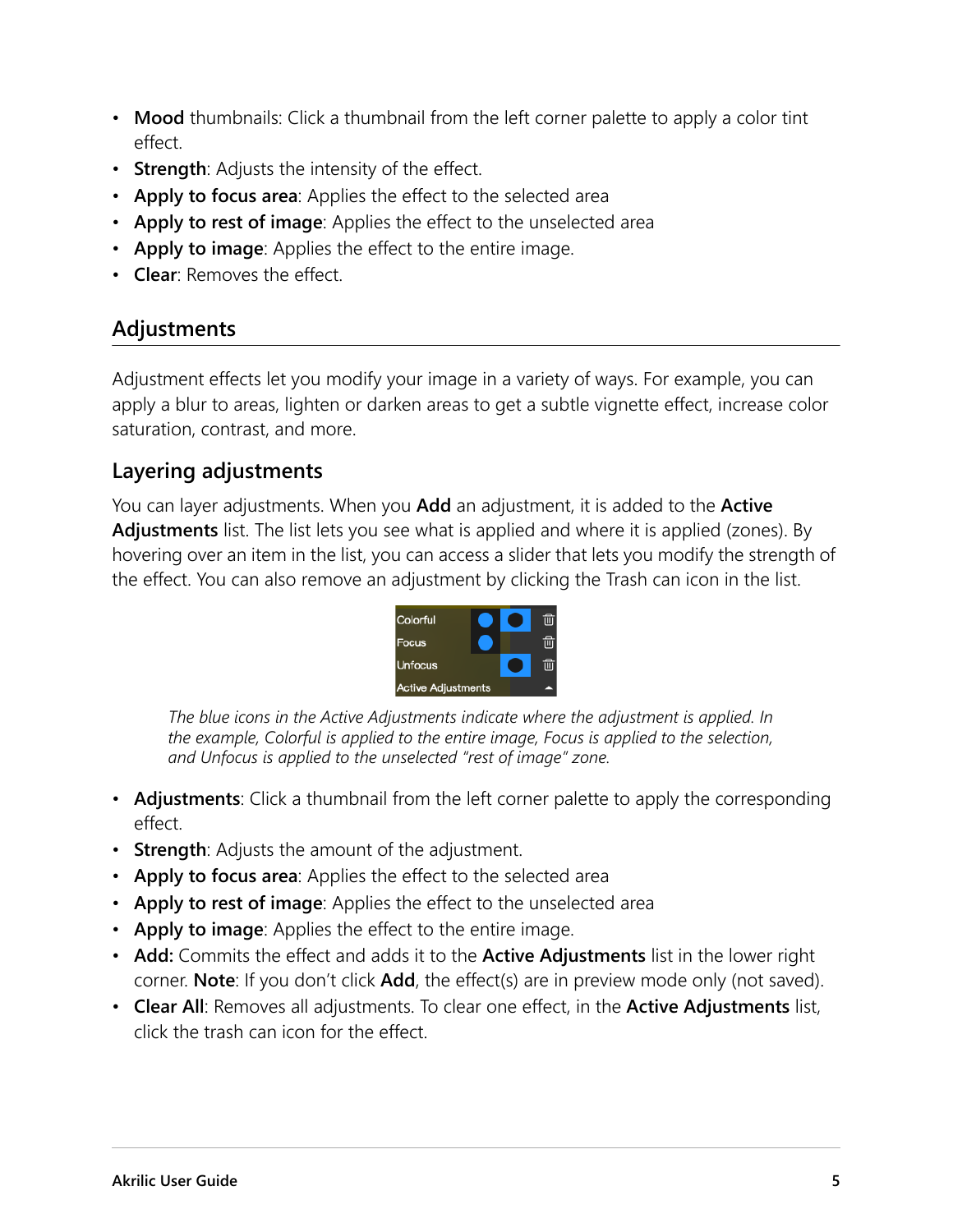## **Art Styles and Photo Styles**

**Art Styles** and **Photo Styles** are the final step in transforming your photo into artwork. **Art Styles** apply paint and drawing styles, inspired by artists and masterworks. **Photo Styles** are classic photography styles that elevate your photo with professional-styles effects such as black and white, and other retro looks. You cannot combine styles (can apply only one).

- **Art Style** or **Photo Style**: Click a thumbnail from a corner palette to apply the corresponding style.
- **Import Custom**: Match the current image to a photo of your choice by choosing this option from the **Photo Style** palette.
- **Strength**: Adjusts the amount of the style.
- **Clear**: Removes the style.

## <span id="page-5-0"></span>**Step-by-step tutorial**

You can transform your photo into art in Akrilic by following the tutorial below. Refer to the other sections of the guide for details about the settings and options.

#### **How to create photo art in Akrilic**

- **1** Open Akrilic, and in the **Library**, select the image that you want to use.
- **2** Click the **Get Started** arrow to open the **Edit** tab and to view the Selection page.
- **3** Hover over the area of the image that you want to set as your focus area. A blue overlay indicates a smart selection. Click the overlay to apply the selection to the image. To refine the selection, choose a tool from the left corner palette.
- **4** Click **Next** to go to the Crop and Rotate page.
- **5** If you want to crop the image, drag any of the crop handles at the corners of the image. You can choose a specific crop ratio from the left corner palette.



- **6** If you want to straighten the image, drag outside the right or left edge of the image to rotate the image. A curved arrow cursor appears when the rotate mode is active. You can rotate right or left by 90 degree increments by choosing and option from the right corner palette.
- **7** Click **Next** to go to the Mood page.
- **8** If you want to apply a color tint to set a mood for your image, click the left corner palette, click a **Mood** thumbnail, choose an option for where to apply the tint, and adjust the **Strength** slider.
- **9** Click **Next** to go to the Adjustments page.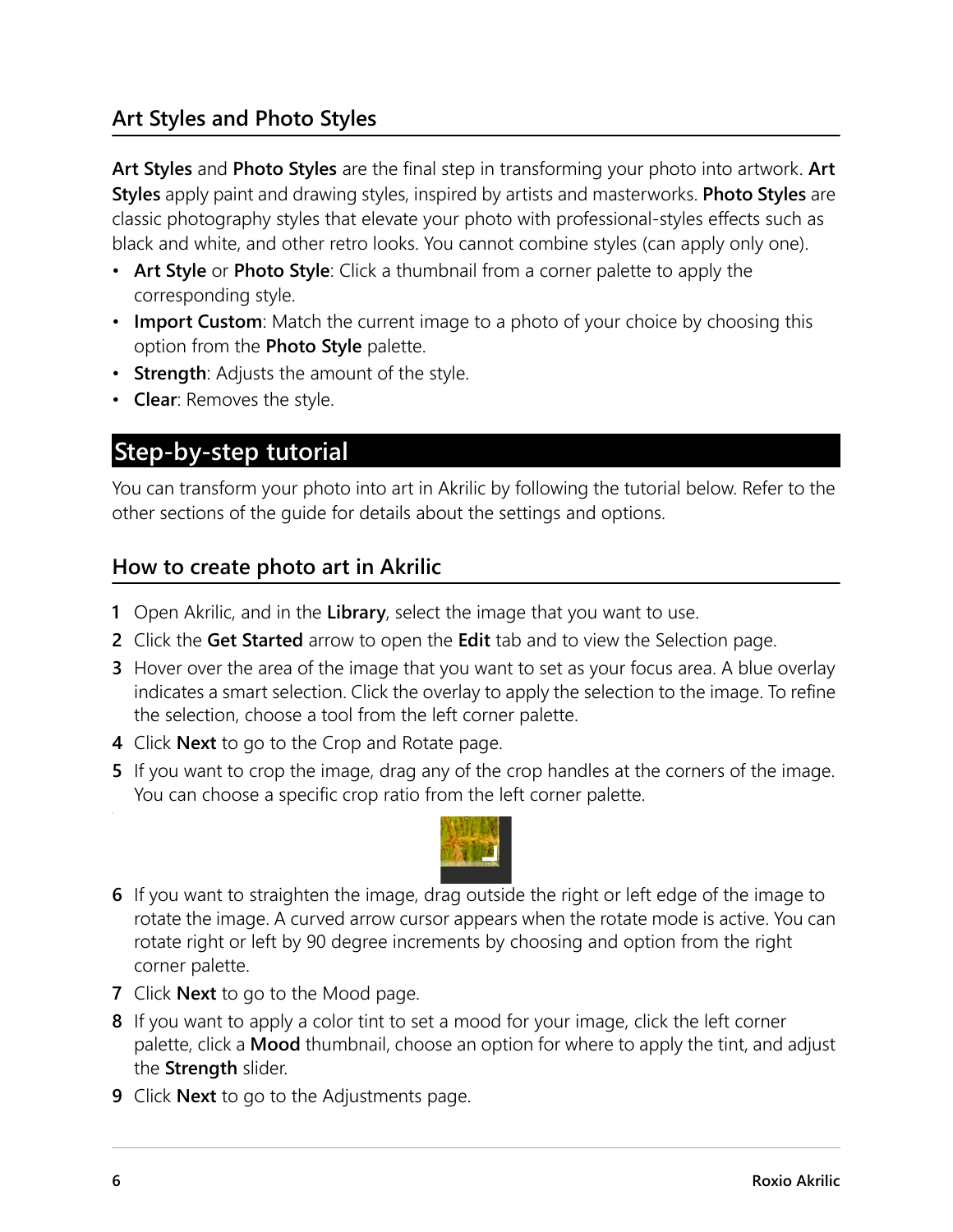- **10** If you want to adjust the image, click the left corner palette, click an **Adjustment** thumbnail, choose an option for where to apply the adjustment, and adjust the **Strength** slider.
- **11** Click **Add** to add the adjustment to the **Active Adjustments** list.
- **12** When you are finished adding the adjustments you want, click **Next** to go to the Styles page.
- **13** Choose an **Art Style** (left corner palette) or **Photo Style** (right corner palette) by clicking a style thumbnail, and adjusting the **Strength** slider.

At any point you can click the **Clear** button to remove a style and try another one.

You can also use the **Back** button to modify any of your previous settings in order to produce different results.

**14** Click the **Save** button **the same your artwork.**